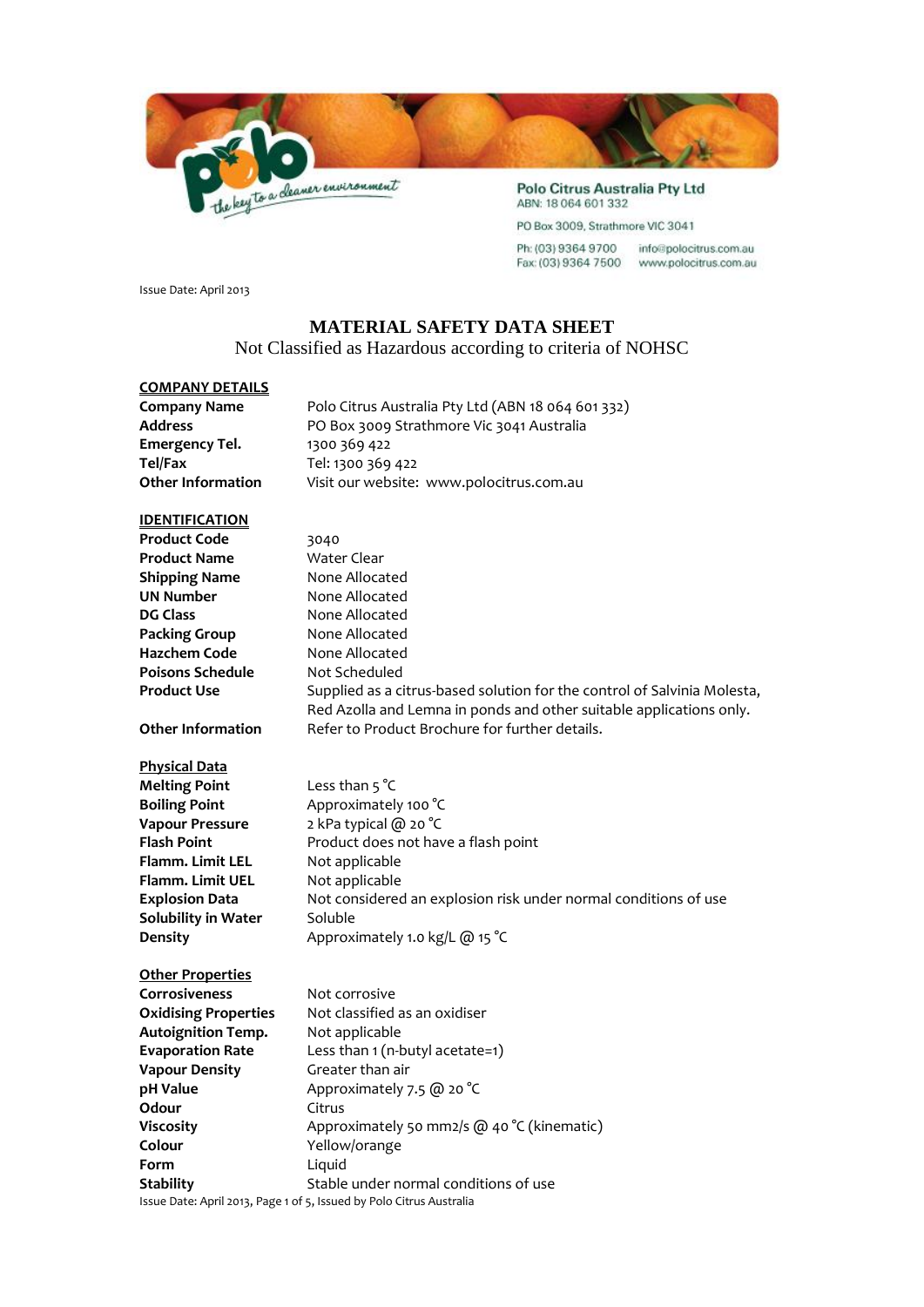| Haz. Polymerization                    | Will not occur                                                          |            |                   |
|----------------------------------------|-------------------------------------------------------------------------|------------|-------------------|
| <b>Materials to Avoid</b>              | Strong oxidising agents                                                 |            |                   |
| <b>Other Information</b>               | These physical data and other properties do not constitute a            |            |                   |
|                                        | specification                                                           |            |                   |
|                                        |                                                                         |            |                   |
| <b>Ingredients</b>                     |                                                                         |            |                   |
| Ingredients                            | Name                                                                    | <b>CAS</b> | <b>Proportion</b> |
|                                        |                                                                         | 8028-48-6  | $0 - 10%$         |
|                                        | Orange Oil                                                              |            |                   |
|                                        | Mixture of soaps and detergents                                         | Mixture    | 0-30%             |
|                                        | Ingredients determined not to be                                        | Mixture    | 100%              |
|                                        | hazardous                                                               |            |                   |
|                                        |                                                                         |            |                   |
| <b>HEALTH HAZARD INFORMATION</b>       |                                                                         |            |                   |
| <b>Health Effects</b>                  |                                                                         |            |                   |
| <b>Acute - Swallowed</b>               | May cause mild gastric irritation if swallowed.                         |            |                   |
| Acute - Eye                            | A moderate eye irritant.                                                |            |                   |
| <b>Acute - Skin</b>                    | May cause sensitisation.                                                |            |                   |
| Acute - Inhaled                        | Inhalation of mists or aerosols may produce respiratory irritation.     |            |                   |
| Chronic                                | Prolonged or repeated skin contact may cause dermatitis due to          |            |                   |
|                                        | defatting effect.                                                       |            |                   |
|                                        |                                                                         |            |                   |
| <b>First Aid</b>                       |                                                                         |            |                   |
| Swallowed                              | Give water to drink. DO NOT induce vomiting. For advice, contact a      |            |                   |
|                                        | Poisons Information Centre (Phone Australia 131 126; New Zealand 03     |            |                   |
|                                        |                                                                         |            |                   |
|                                        | 4747 000) or a doctor.                                                  |            |                   |
| Eye                                    | Immediately irrigate with copious quantity of water for at least 15     |            |                   |
|                                        | minutes.                                                                |            |                   |
|                                        | Eyelids to be held open. Seek medical advice if effects persist.        |            |                   |
| <b>Skin</b>                            | Wash with plenty of soap and water. If irritation occurs seek medical   |            |                   |
|                                        | advice.                                                                 |            |                   |
|                                        | Remove contaminated clothing and wash before re-use.                    |            |                   |
| <b>Inhaled</b>                         | Remove victim from exposure - avoid becoming a casualty. Seek medical   |            |                   |
|                                        | advice if effects persist.                                              |            |                   |
| <b>First Aid Facilities</b>            | Normal washroom facilities are generally suitable. Ensure an eyewash    |            |                   |
|                                        | station and safety shower are available and ready for use.              |            |                   |
| <b>Other Information</b>               | Keep water and mild soap near work site.                                |            |                   |
|                                        |                                                                         |            |                   |
| <b>Advice to Doctor</b>                |                                                                         |            |                   |
| <b>Advice to Doctor</b>                | Treat symptomatically.                                                  |            |                   |
|                                        |                                                                         |            |                   |
| <b>Other Health Hazard Information</b> |                                                                         |            |                   |
| <b>Irritancy of Product</b>            | Classified as an eye irritant.                                          |            |                   |
| Sensitization of                       | May cause senstitisation by skin contact.                               |            |                   |
| Product                                |                                                                         |            |                   |
|                                        |                                                                         |            |                   |
| <b>Teratogenicity</b>                  | No teratogenic effects known.                                           |            |                   |
| <b>Reproductive Toxicity</b>           | Reproductive toxicity not expected.                                     |            |                   |
| Mutagenicity                           | Mutagenic effects not known.                                            |            |                   |
| Carcinogenicity                        | Product is not a known carcinogen.                                      |            |                   |
|                                        |                                                                         |            |                   |
| <b>PRECAUTIONS FOR USE</b>             |                                                                         |            |                   |
| <b>Exposure Limits</b>                 | No exposure standard has been established for this product.             |            |                   |
| Other Exposure Info.                   | Exposure Standard means the average concentration of a particular       |            |                   |
|                                        | substance in the worker's breathing zone, exposure to which, according  |            |                   |
|                                        | to current knowledge, should not cause adverse health effects nor cause |            |                   |
|                                        | undue discomfort to nearly all workers.                                 |            |                   |
|                                        | It can be of three forms; time-weighted average (TWA), peak limitation, |            |                   |
|                                        | or short term exposure limit (STEL). Occupational exposure limits: When |            |                   |
|                                        | an exposure standard has not been established by the National           |            |                   |
|                                        |                                                                         |            |                   |

Issue Date: April 2013, Page 2 of 5, Issued by Polo Citrus Australia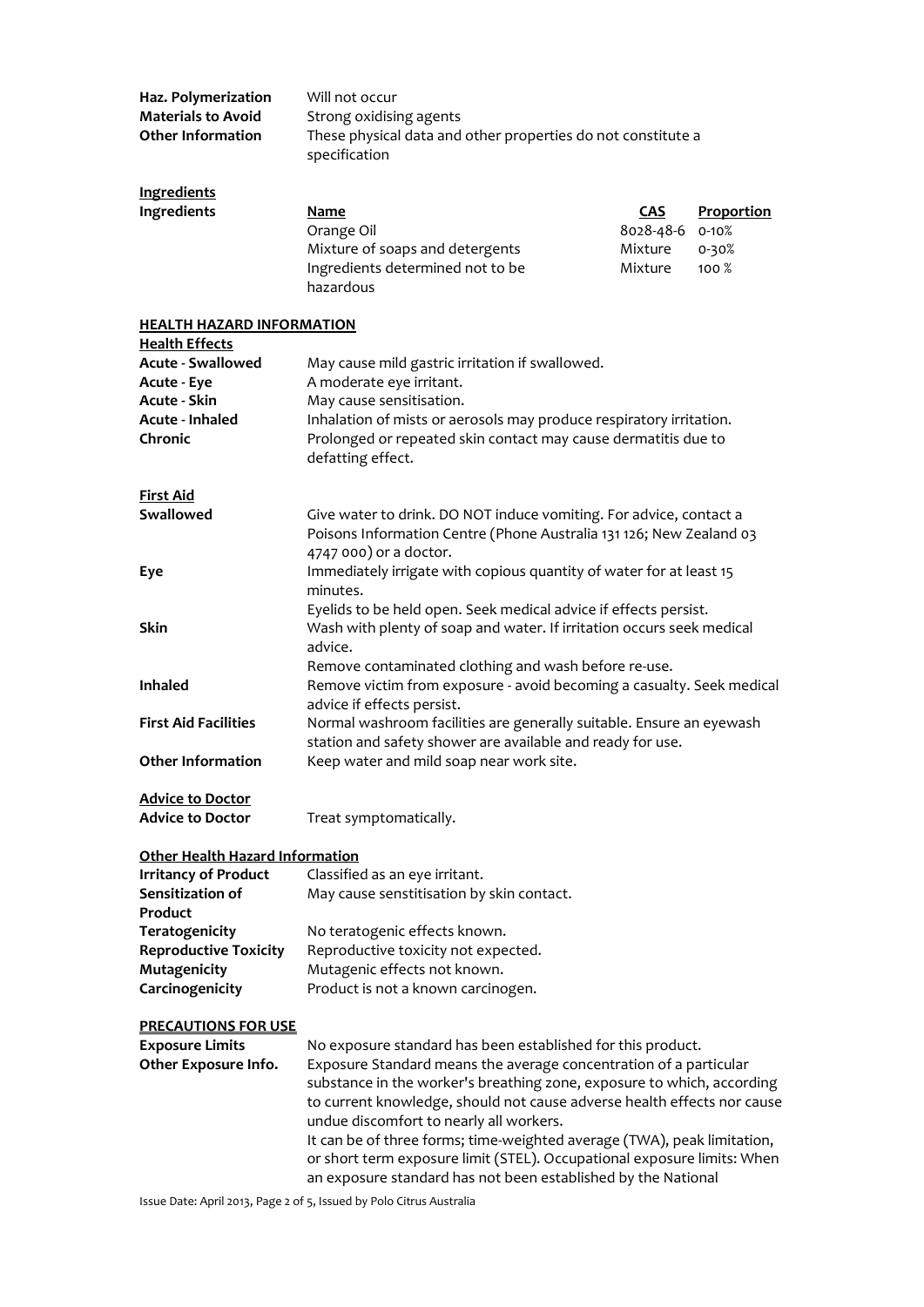|                                                                  | Occupational Health & Safety Commission for a material, a blanket<br>recommendation of 5 mg/m3 for respirable vapours, mists and dusts<br>should be used.                                                                                                                                                                                                                                                                                                                                                                         |
|------------------------------------------------------------------|-----------------------------------------------------------------------------------------------------------------------------------------------------------------------------------------------------------------------------------------------------------------------------------------------------------------------------------------------------------------------------------------------------------------------------------------------------------------------------------------------------------------------------------|
| Eng. Controls                                                    | Maintain concentration below recommended exposure limit. Special<br>ventilation is not normally required due to the low volatility of the<br>product at normal temperatures.<br>However, in the operation of certain equipment or at elevated<br>temperatures, mists or vapour may be generated and exhaust<br>ventilation should be provided to maintain airborne concentration levels<br>below the exposure standard or where no exposure standard is<br>allocated, as low as is reasonably practicable.                        |
| <b>Personal Protection</b>                                       |                                                                                                                                                                                                                                                                                                                                                                                                                                                                                                                                   |
| <b>Respirator Type</b>                                           | Respirator not normally required.                                                                                                                                                                                                                                                                                                                                                                                                                                                                                                 |
| (AS 1716)                                                        | Airborne concentrations should be kept to lowest levels possible. If<br>vapour, mist or dust is generated and the occupational exposure limit of<br>the product is exceeded, use appropriate AS/NZS 1715/1716 approved<br>half-face filter respirator suitable for organic vapours or air supplied<br>respirator after determining the airborne concentration of the<br>contaminant. Air supplied respirators should always be worn when<br>airborne concentration of the contaminant or oxygen content of the<br>air is unknown. |
| <b>Eye Protection</b>                                            | Safety glasses, goggles or faceshield as appropriate.                                                                                                                                                                                                                                                                                                                                                                                                                                                                             |
| <b>Glove Type</b>                                                | PVC, neoprene or nitrile rubber gloves.                                                                                                                                                                                                                                                                                                                                                                                                                                                                                           |
| Clothing<br>Footwear                                             | Overalls or similar protective apparel.<br>Enclosed footwear.                                                                                                                                                                                                                                                                                                                                                                                                                                                                     |
|                                                                  | PVC or rubber boots.                                                                                                                                                                                                                                                                                                                                                                                                                                                                                                              |
| Work/Hygienic<br><b>Practices</b>                                | Always wash hands before smoking, eating, drinking or using the toilet.<br>If contamination occurs, change clothing. Discard internally<br>contaminated gloves and footwear. Launder contaminated clothing<br>before reuse.                                                                                                                                                                                                                                                                                                       |
| <b>Flammability</b><br><b>Fire Hazards</b>                       | Product residue, following evaporation of liquid content will burn in the<br>presence of an ignition source. Not considered a fire or explosion<br>hazard.                                                                                                                                                                                                                                                                                                                                                                        |
| <b>SAFE HANDLING INFORMATION</b><br><b>Storage and Transport</b> |                                                                                                                                                                                                                                                                                                                                                                                                                                                                                                                                   |
| <b>Storage Precautions</b>                                       | Keep containers closed at all times. Store in cool place and out of direct<br>sunlight. Store away from oxidizing agents.<br>Check containers regularly for leaks.                                                                                                                                                                                                                                                                                                                                                                |
| <b>Transport</b>                                                 | Not classified as a Dangerous Good according to the Australian Code for<br>the Transport of Dangerous Goods by Road and Rail.                                                                                                                                                                                                                                                                                                                                                                                                     |
| <b>Handling</b>                                                  | Ensure the appropriate personal protective equipment is used when<br>handling this material. When handling product in drums, safety footwear<br>should be worn and proper handling equipment should be used. Prevent<br>spillages.                                                                                                                                                                                                                                                                                                |
| <b>Proper Shipping</b><br>Name                                   | None Allocated                                                                                                                                                                                                                                                                                                                                                                                                                                                                                                                    |
| <b>Spills and Disposal</b><br>Spills & Disposal                  | Slippery when spilt. Avoid accidents, clean up immediately. Use<br>absorbent (soil or sand, sawdust, inert material, vermiculite). Collect and<br>seal in properly labelled drums for disposal. Observe local regulations.<br>Wash away residues with water.                                                                                                                                                                                                                                                                      |
|                                                                  | Issue Date: April 2013, Page 3 of 5, Issued by Polo Citrus Australia                                                                                                                                                                                                                                                                                                                                                                                                                                                              |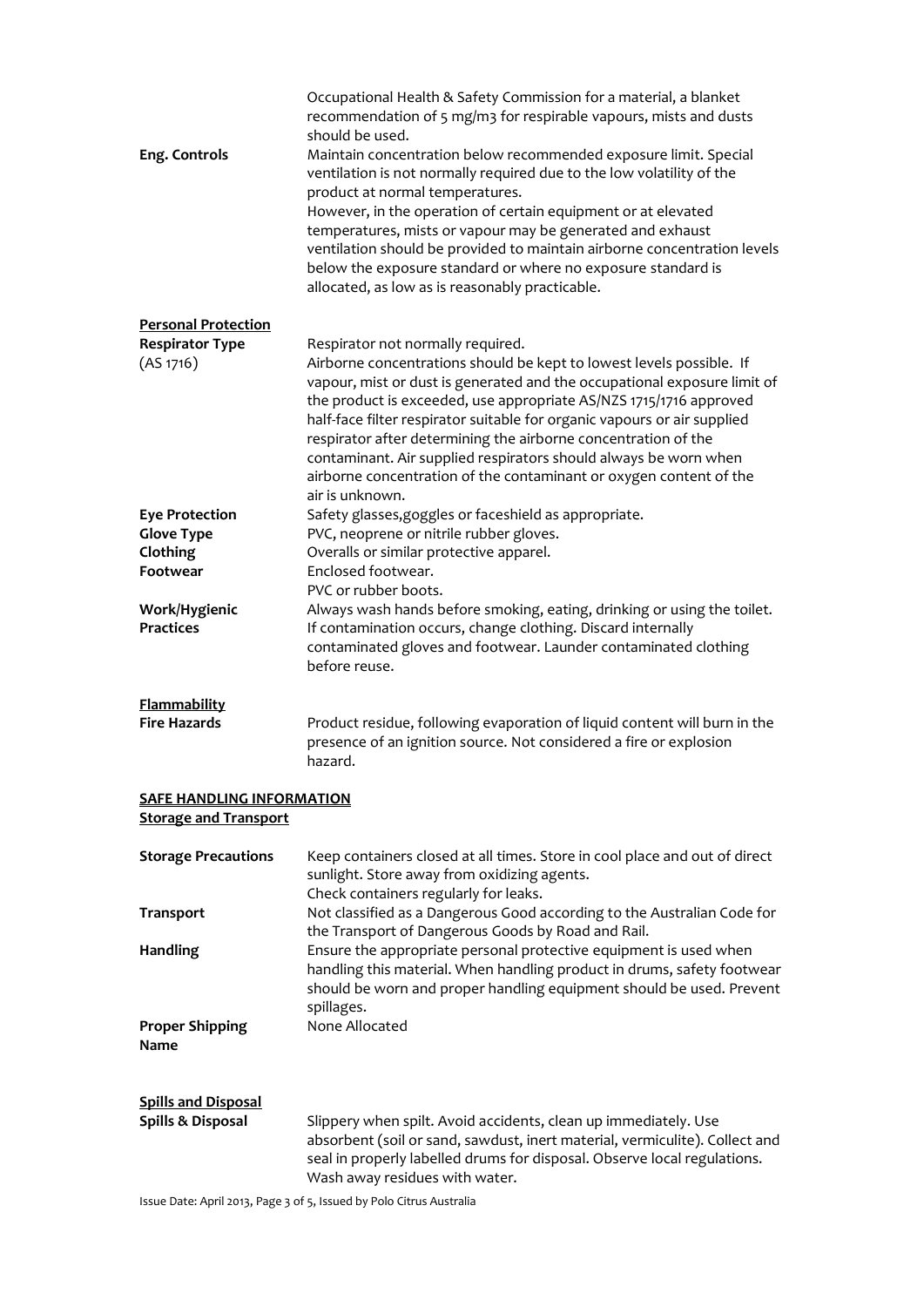| <b>Fire/Explosion Hazard</b><br>Fire/Explos. Hazard<br>Hazardous<br>Decomposition or<br><b>Byproducts</b><br><b>Fire Fighting</b><br>Procedures<br><b>Extinguishing Media</b><br><b>Hazardous Reaction</b><br><b>Hazchem Code</b> | Low hazard<br>Decomposition products may include: a complex mixture of airborne<br>solid and liquid particulates and gases, including carbon monoxide,<br>carbon dioxide, soot, oxides of sulfur, and unidentified organic and<br>inorganic compounds.<br>Fire fighters to wear self-contained breathing apparatus if risk of<br>exposure to products of decomposition.<br>Use extinguishing media suitable for surrounding environment<br>as this product is unlikely to burn.<br>May react with strong oxidising agents.<br>None Allocated |
|-----------------------------------------------------------------------------------------------------------------------------------------------------------------------------------------------------------------------------------|----------------------------------------------------------------------------------------------------------------------------------------------------------------------------------------------------------------------------------------------------------------------------------------------------------------------------------------------------------------------------------------------------------------------------------------------------------------------------------------------------------------------------------------------|
|                                                                                                                                                                                                                                   |                                                                                                                                                                                                                                                                                                                                                                                                                                                                                                                                              |
| <b>OTHER INFORMATION</b><br><b>Toxicology</b><br>Short Summary of<br>Assessment of<br><b>Environmental Impact</b>                                                                                                                 | Estimated Oral LD50 (rat): greater than 2000 mg/kg.<br>The product is based on substances that are classified as 'readily<br>biodegradable' according to AS4351/ISO 7827.                                                                                                                                                                                                                                                                                                                                                                    |
| <b>Environ. Protection</b>                                                                                                                                                                                                        | Do not allow material to enter drains or waterways.                                                                                                                                                                                                                                                                                                                                                                                                                                                                                          |
| <b>Risk Statement</b>                                                                                                                                                                                                             | R36 Irritating to eyes.                                                                                                                                                                                                                                                                                                                                                                                                                                                                                                                      |
| <b>Safety Statement</b>                                                                                                                                                                                                           | R43 May cause sensitization by skin contact.<br>S2 Keep out of reach of children.<br>S24/25 Avoid contact with skin and eyes.                                                                                                                                                                                                                                                                                                                                                                                                                |
|                                                                                                                                                                                                                                   | S26 In case of contact with eyes, rinse immediately with plenty of water<br>and seek medical advice.<br>S28 After contact with skin, wash immediately with plenty of water.<br>S3/9/49 Keep only in the original container in a cool, well ventilated<br>place.<br>S37/39 Wear suitable gloves and eye/face protection.                                                                                                                                                                                                                      |
| Pkg. & Labelling                                                                                                                                                                                                                  | Label with statement: Application to skin may increase sensitivity to<br>sunlight.                                                                                                                                                                                                                                                                                                                                                                                                                                                           |
| <b>Registration No.</b><br>issued by the Fed.<br><b>Office</b>                                                                                                                                                                    | NRA Approval No.: 47864/0897                                                                                                                                                                                                                                                                                                                                                                                                                                                                                                                 |
| <b>Hazard Category</b>                                                                                                                                                                                                            | Irritant                                                                                                                                                                                                                                                                                                                                                                                                                                                                                                                                     |
| References                                                                                                                                                                                                                        | *NOHSC:2011 National Code of Practice for the Preparation of Material                                                                                                                                                                                                                                                                                                                                                                                                                                                                        |
|                                                                                                                                                                                                                                   | Safety Data Sheets<br>* NOHSC:1008 Approved Criteria for Classifying Hazardous Substances                                                                                                                                                                                                                                                                                                                                                                                                                                                    |
|                                                                                                                                                                                                                                   | * NOHSC:10005 List of Designated Hazardous Substances                                                                                                                                                                                                                                                                                                                                                                                                                                                                                        |
|                                                                                                                                                                                                                                   | * NOHSC:1005 Control of Workplace Hazardous Substances, National<br><b>Model Regulations</b>                                                                                                                                                                                                                                                                                                                                                                                                                                                 |
|                                                                                                                                                                                                                                   | * NOHSC:2007 Control of Workplace Hazardous Substances, National<br>Code of Practice                                                                                                                                                                                                                                                                                                                                                                                                                                                         |
|                                                                                                                                                                                                                                   | * NOHSC:1003 Exposure Standards for Atmospheric Contaminants in the                                                                                                                                                                                                                                                                                                                                                                                                                                                                          |
|                                                                                                                                                                                                                                   | Occupational Environment, National Exposure Standards                                                                                                                                                                                                                                                                                                                                                                                                                                                                                        |
|                                                                                                                                                                                                                                   | * NOHSC:3008 Exposure Standards for Atmospheric Contaminants in the<br>OccupationalEnvironment, Guidance Note                                                                                                                                                                                                                                                                                                                                                                                                                                |
|                                                                                                                                                                                                                                   | * NOHSC:1015 Storage and Handling of Workplace Dangerous Goods,<br>National Standard                                                                                                                                                                                                                                                                                                                                                                                                                                                         |
|                                                                                                                                                                                                                                   | * NOHSC:2017 Storage and Handling of Workplace Dangerous Goods,                                                                                                                                                                                                                                                                                                                                                                                                                                                                              |
|                                                                                                                                                                                                                                   | National Code of Practice<br>* SUSDP, Standard for the Uniform Scheduling of Drugs and Poisons                                                                                                                                                                                                                                                                                                                                                                                                                                               |
|                                                                                                                                                                                                                                   | * ADG, Australian Dangerous Goods Code                                                                                                                                                                                                                                                                                                                                                                                                                                                                                                       |
|                                                                                                                                                                                                                                   | * MSDS of component materials                                                                                                                                                                                                                                                                                                                                                                                                                                                                                                                |
| <b>Last Change</b>                                                                                                                                                                                                                | Supersedes issue date: January 2010.<br>Reason/s for revision: Review of MSDS in line with regulation.                                                                                                                                                                                                                                                                                                                                                                                                                                       |

Issue Date: April 2013, Page 4 of 5, Issued by Polo Citrus Australia